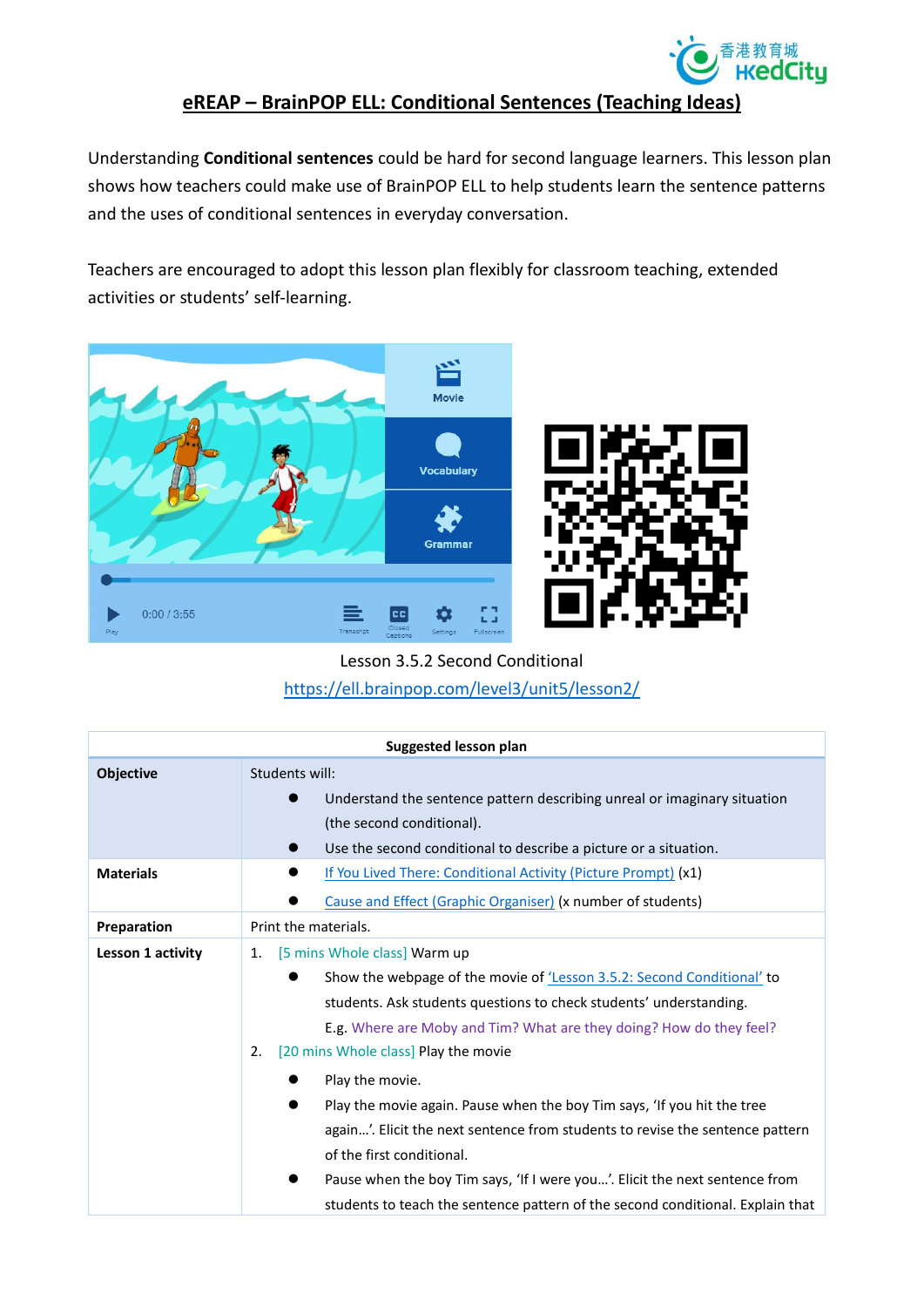

|                             | the second conditional is used for unreal or imaginary situation.                                |
|-----------------------------|--------------------------------------------------------------------------------------------------|
|                             | Play the movie without sound nor caption for Tim and Moby's imagination.                         |
|                             | Pause at each point Tim made, and elicit sentences from students. Correct                        |
|                             | students when necessary.                                                                         |
|                             | [10 mins Whole class] Make-a-map<br>3.                                                           |
|                             | Use make-a-map to let students consolidate the sentence pattern.                                 |
| Lesson 2 activity           | [15 mins Whole class] Warm up<br>4.                                                              |
|                             | Show the If You Lived There: Conditional Activity (Picture Prompt) to students.<br>Ask students: |
|                             | Where are Tim and Moby? What are they doing?                                                     |
|                             | If you live on a tropical island, what would you do?                                             |
|                             | Elicit response from students by starting the sentence with 'If I live on a                      |
|                             | tropical island'.                                                                                |
|                             | [20 mins Pairs, groups] Pair/group work<br>5.                                                    |
|                             | Ask students to form pairs, then groups of 4, to communicate and share the                       |
|                             | answers.                                                                                         |
|                             |                                                                                                  |
| <b>Suggestions for</b>      | <b>The Cause and Effect Game</b><br>1.                                                           |
| <b>Extended Activities</b>  | Set a theme, and let students complete the Cause and Effect worksheet.                           |
|                             | <b>First conditional sentences</b><br>2.                                                         |
|                             | Revise first conditional sentences with students using the Be Careful! Action Image              |
|                             | (Picture Prompt), and let student identify the differences between first and second              |
|                             | conditionals.                                                                                    |
|                             |                                                                                                  |
| <b>Suggestion for self-</b> | Hear it say it                                                                                   |
| learning                    | Give the link or QR code of 'Lesson 3.5.2: Second Conditional' to students. Let                  |
|                             | them watch 'Movie', 'Vocabulary Movie' and 'Grammar Movie'.                                      |
|                             | Ask students to try the 'Hear it Say it' activity and submit recordings to the                   |
|                             | teacher.                                                                                         |
|                             | Share good recordings with the class during class or lunch time.                                 |
| <b>Related topics &amp;</b> | List of BrainPOP ELL lessons about Conditionals:                                                 |
| resources                   | Lesson 3.5.1 Styles of Art                                                                       |
|                             | Lesson 3.5.2 Tropical Island                                                                     |
|                             | Lesson 3.5.3 Ancient Egypt                                                                       |
|                             | Lesson 3.5.5 Three Wishes                                                                        |
|                             |                                                                                                  |
|                             | For more picture prompts, please visit here at BrainPOP Educators.                               |
|                             | For more graphic organisers, please visit here at BrainPOP Educators.                            |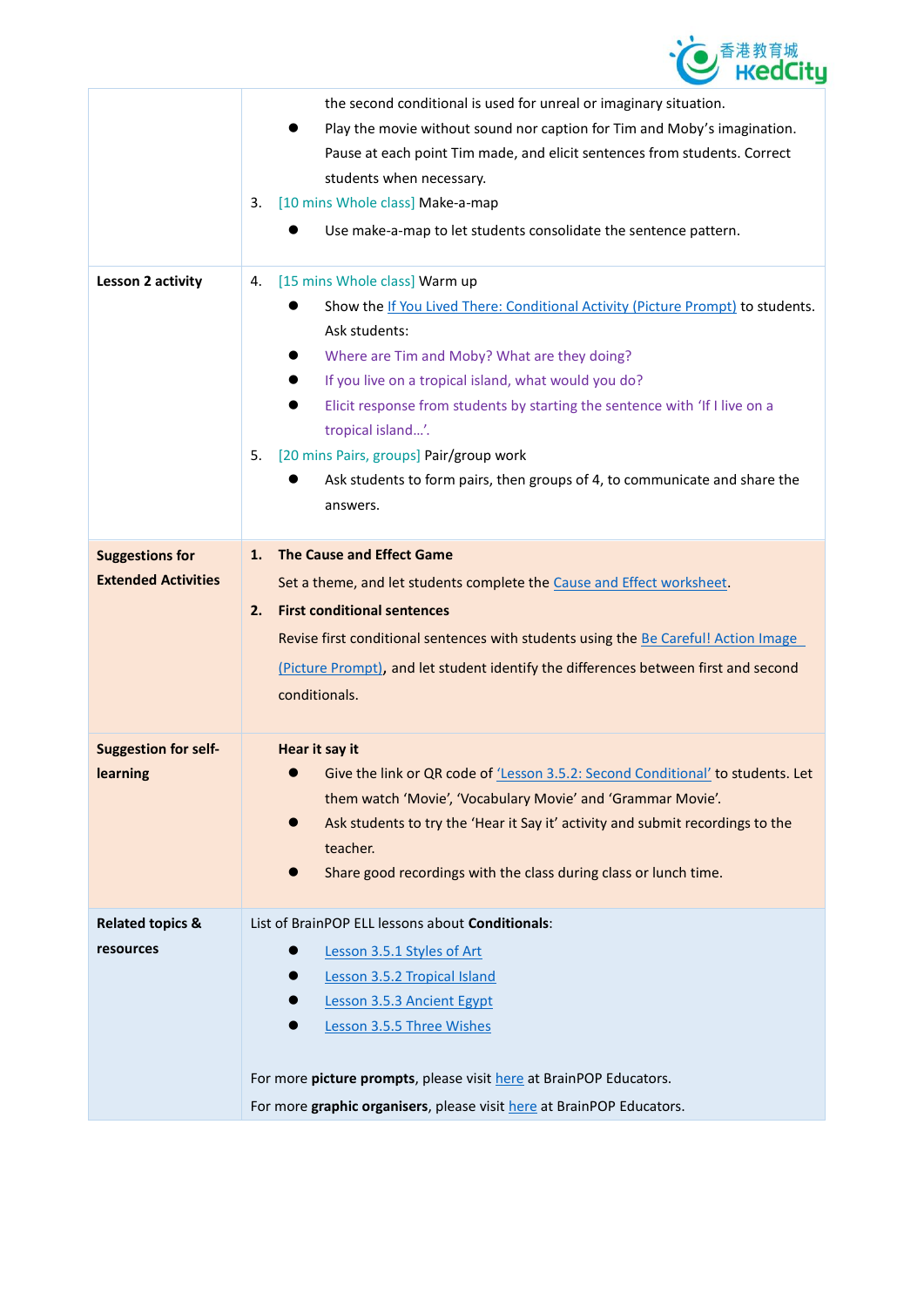

## **eREAP – BrainPOP ELL**:條件句(教學建議)

對於以英語作為第二語言的學生來說,理解**條件句**(Conditional sentences)不是一件易事。 教師可使用以下 BrainPOP ELL 有關條件句的教材,幫助學生透過日常對話,學習第二類條件 句的句式和用途。

教師不妨靈活採用此教學建議內的課堂活動、延伸活動和學生自學活動。



Lesson 3.5.2 Second Conditional <https://ell.brainpop.com/level3/unit5/lesson2/>

| <b>Suggested lesson plan (2 lessons)</b> |                                                                                                                                                                                                                                                                                |  |
|------------------------------------------|--------------------------------------------------------------------------------------------------------------------------------------------------------------------------------------------------------------------------------------------------------------------------------|--|
| 目標                                       | 學生將會:                                                                                                                                                                                                                                                                          |  |
|                                          | 認識描述不真實或虛構情境的句型(第二類條件句)。                                                                                                                                                                                                                                                       |  |
|                                          | 使用第二類條件句 (Second conditional) 來描述一些圖片或情況。                                                                                                                                                                                                                                      |  |
| 物資                                       | If You Lived There: Conditional Activity (Picture Prompt) (x1)                                                                                                                                                                                                                 |  |
|                                          | Cause and Effect (Graphic Organiser) (x number of students)                                                                                                                                                                                                                    |  |
| 課前準備                                     | 列印所需物資。                                                                                                                                                                                                                                                                        |  |
| 第一次課堂活動                                  | 1. [5 mins 全班] 切入課題<br>向學生展示「Lesson 3.5.2: Second Conditional」,提問與影片相關問題,<br>引發學生聯想,例如: Where are Moby and Tim? What are they doing? How<br>do they feel?                                                                                                                      |  |
|                                          | [20 mins 全班] 播放影片<br>2.<br>播放影片。<br>再次播放影片。當男孩 Tim 說「If you hit the tree again… 」後按暫停。著<br>學生說出 Tim 的下一句話,藉此溫習第一類條件句。<br>當 Tim 說「If I were you…」後暫停影片。著學生說出 Tim 的下一句話,<br>藉此教授第二類條件句(Second conditional)的句型,並解釋此句型常用於<br>虛幻或虛構的情況。<br>播放 Tim 和 Moby 的想像部分,但關上聲音和字幕,在 Tim 提出的每一 |  |